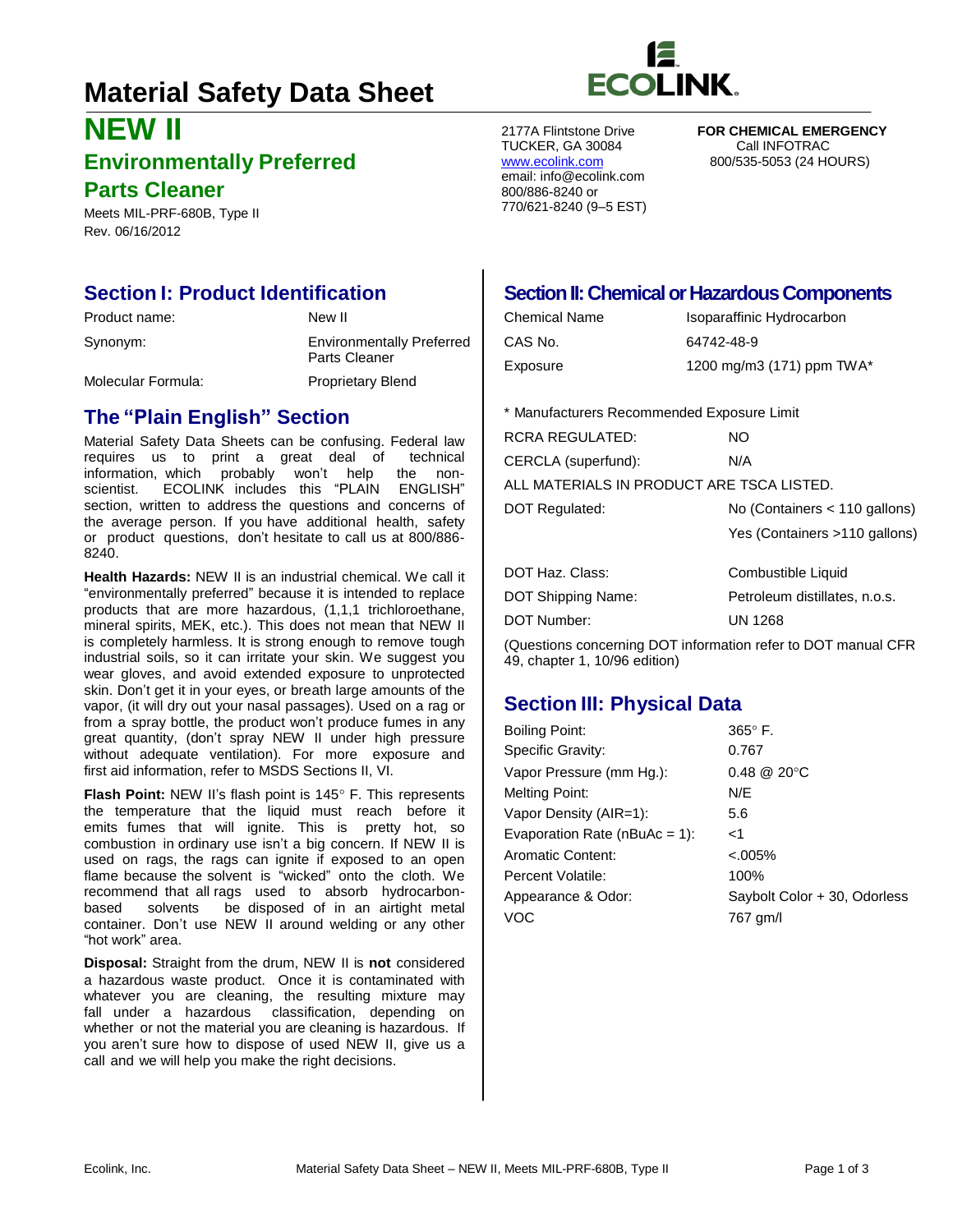## **Section IV: Fire and Explosion Hazard Data**

| Flash Point (Method):    |       |
|--------------------------|-------|
| <b>Bulk Liquid (TCC)</b> | 145°F |
| Flammable Limits:        |       |
| LEL                      | 0.6   |
| UEL                      | 6.5   |
|                          |       |

Extinguishing Media:

Water spray, dry chemical, or alcohol-compatible foam is recommended.

#### Special Fire Fighting Procedures:

Cool exposed equipment with water spray until well after fire is out. Fire fighters should wear self-contained breathing apparatus with a full facepiece operated in the positive pressure demand mode with appropriate gear and chemical resistant personal protective equipment.

Unusual Fire & Explosion Hazards:

Vapors are heavier than air and may travel along the ground or be moved by ventilation and ignited by heat, pilot lights, other flames and ignition sources at locations distant from material handling point. Never use welding or cutting torch on or near drum (even empty) because product can ignite explosively.

## **Section V: Reactivity Data**

Stability: Stable

Conditions to Avoid: High temperatures.

Incompatibility (Materials to Avoid): Strong oxidizing agents and/or strong acids.

Hazardous Decomposition: None expected.

Hazardous Polymerization: None.

# **Section VI: Health Hazard Data**

Primary Routes of Exposure: Oral, inhalation, & skin

Ingestion:

Low order of toxicity. Causes irritation of the stomach and intestines, resulting in nausea and vomiting.

Inhalation:

High vapor concentration may cause headaches, stupor, irritation of throat and eyes, and kidney effects. Extreme aspiration into lungs may cause pneumonia or death.

#### Eyes:

Irritant. Liquid contact may cause slight irritation.

Skin or Contact:

Repeated and prolonged contact can cause redness, irritation, and scaling of the skin (dermatitis).

May aggravate pre-existing diseases of the skin, liver, kidney and respiratory system.

| First Aid: |  |
|------------|--|
|------------|--|

| Ingestion:             | If swallowed, seek medical attention<br>immediately. Only induce vomiting at the<br>instruction of a physician. Never give<br>anything by mouth to an unconscious<br>person.       |  |  |
|------------------------|------------------------------------------------------------------------------------------------------------------------------------------------------------------------------------|--|--|
| Inhalation:            | Remove to fresh air. If not breathing,<br>perform artificial respiration and seek<br>medical attention immediately. Oxygen<br>should only be administered by trained<br>personnel. |  |  |
| Eyes:                  | Irrigate immediately with water for at least<br>15 minutes. Get medical attention if<br>irritation persists.                                                                       |  |  |
| Skin:                  | Wash with soap and water. Thoroughly<br>clean contaminated clothing and shoes<br>before re-use. If symptoms persist, seek<br>medical attention.                                    |  |  |
| Toxicity Data:         |                                                                                                                                                                                    |  |  |
| <b>Acute Toxicity:</b> | Oral Toxicity (mice) $-$ LD <sub>50</sub> 5 g/kg                                                                                                                                   |  |  |
| <b>Skin Toxicity:</b>  | Absorption (rabbits) - $LD_{50}$ 2.0 - 4.0 g/kg                                                                                                                                    |  |  |
| Carcinogen:            | NTP - Not Listed<br>IARC Monographs - None<br>OSHA Regs - Not Regulated.                                                                                                           |  |  |

## **Section VII: Precautions for Safe Handling**

HMIS Information:

| Health $-1/$            | Reactivity - 1                                                  |
|-------------------------|-----------------------------------------------------------------|
| $Flammablity - 2$       | Personal Protection - B                                         |
| <b>HMIS Definition:</b> |                                                                 |
|                         | 0 – Minimal 1 – Slight 2 – Moderate 3 – Serious 4 – Extreme     |
|                         | "/" in the Health Category denotes material does not target any |
| major organs.           |                                                                 |
|                         |                                                                 |

"\*" in the Health Category denotes material may target certain major organs.

Eye Protection

Safety glasses or splash protection required.

Protective Gloves:

Nitrile gloves are recommended for extended exposure or immersion of hands. Rubber gloves may be used for incidental contact.

Respiratory Protection:

Not required under conditions of normal use. If vapor mist is present, use NIOSH certified organic vapor air purifying respirator, self-contained breathing apparatus, or air-supplied respirators dependent on concentration.

Ventilation: Local exhaust/hood or fan may be used. Mechanical ventilation may be necessary if working with this product in enclosed areas or elevated temperatures.

Other Protective Clothing: None required under normal use.

Work Practices: We recommend that all rags used to absorb hydrocarbon-based solvents be disposed of in an airtight metal container. Treat this chemical with respect and follow all MSDS instructions.